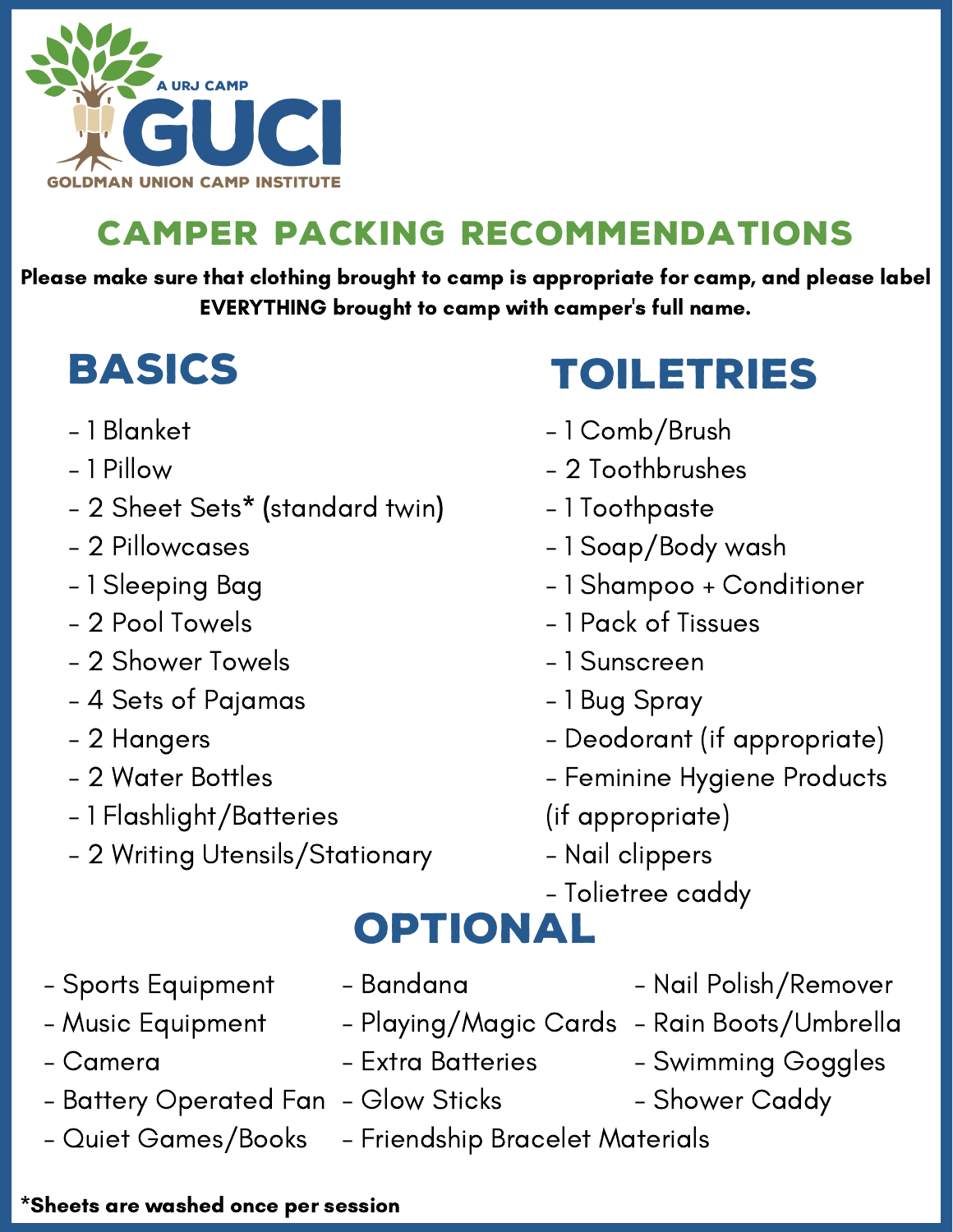

### camper packing recommendations

Please make sure that clothing brought to camp is appropriate for camp, and please label EVERYTHING brought to camp with camper's full name.

## clothing

- SHABBAT CLOTHING
- 15 Pairs of Underwear
- 15 Pairs of Socks
- 1 Hat
- 1 Pair of Shower/Pool Shoes 2 Nice Tops
- 2-4 Swimsuits
- 2 Pairs of Sneakers
- 2 Pairs of Jeans
- 12 Pairs of Shorts
- 3 Long-Sleeve T-Shirts
- 15 Short-Sleeve T-Shirts/Tanktops
- 1 Light Jacket
- 2 Sweatshirts
- 2 White Shirts (for tye-dye)
- Color War Attire (red, blue, green and yellow)
- 2 Summer Dresses
- 2 Pairs of Khaki Shorts
- 2 Skirts
- - 2 Polos/Button Downs

\*\*On Friday night, we dress a little nicer compared to the rest of the week. Nothing fancy needed.